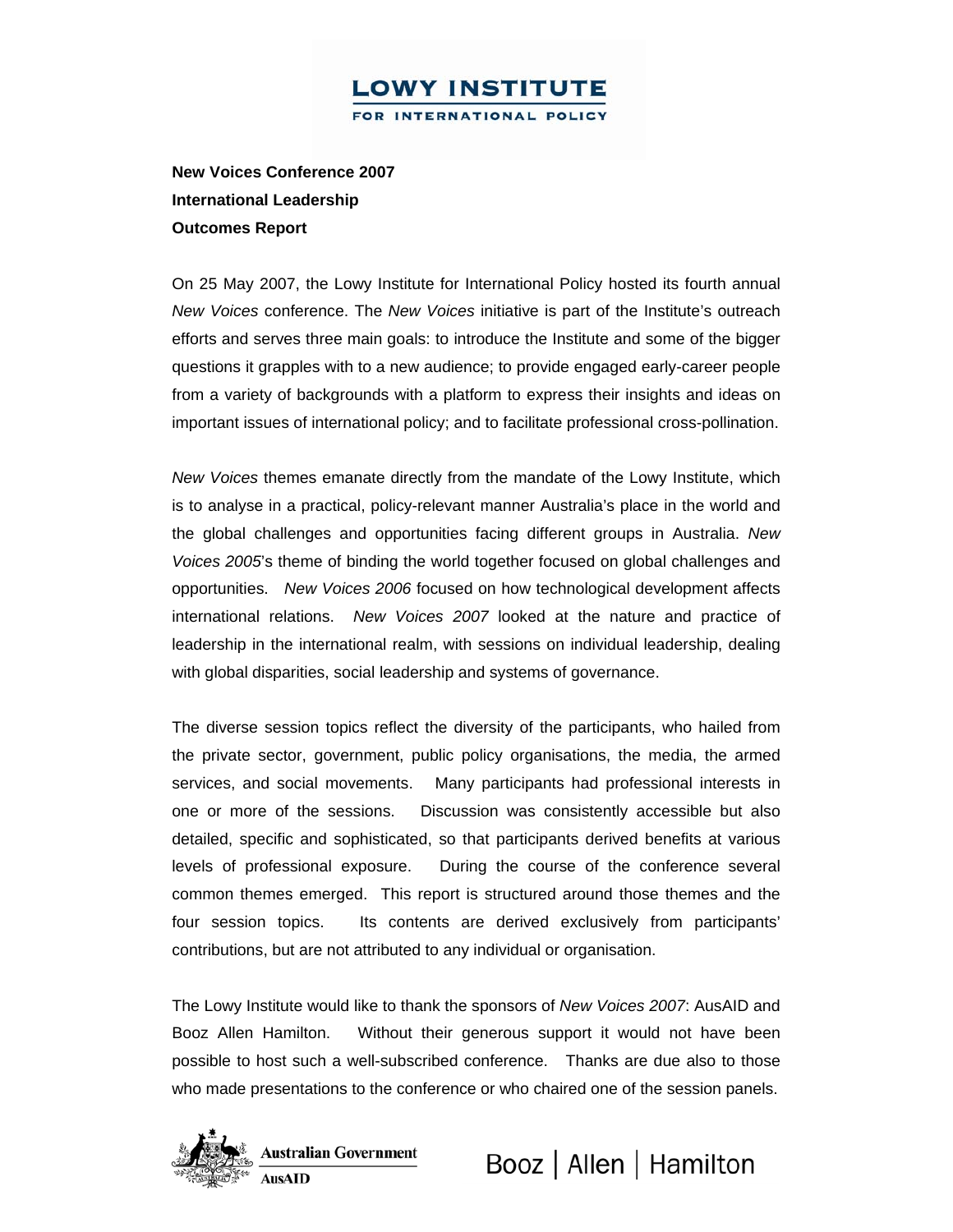#### **Conference Outcomes**

International leadership in a multi-speed world is often best demonstrated by recognising the importance of motivation. Disparities in economic development between countries complicate the process of addressing international problems, particularly where common solutions are necessary. Laws that enshrine international standards or obligations have limited utility in countries that do not have the resources or inclination to observe them, so relying on international law to regulate transnational humanitarian problems such as people trafficking, or global commons problems such as anthropogenic climate change, is problematic at best. In practice, it can be more effective to instill aspirations than demand commitments. The concept of progressive realisation recognises that participation is the first step towards compliance. Rather than strict enforcement, developed states can create mechanisms to assist compliance within broad areas of commitment to lay the foundations for more specific frameworks of action.

The Coordinated Ministerial Mekong Initiative Against Trafficking in Southeast Asia shows how a focus on process rather than outcomes can yield results. The Initiative recognises that member states have strong incentives not to act: to admit the reality of human trafficking is embarrassing, and trafficking can be lucrative for elements of the state. Four factors contribute to its success. It is composed of a small group of six countries with shared issues and circumstances. As such there is a subtle but powerful dynamic of competition between members, which becomes a driver to action. Third, the initiative focuses on process as much as outputs, so that member states each feel that they have control. The fourth success factor is the contribution made by individuals in driving the process forward in its informal stages. The Initiative began with an informal dialogue between members which became a memorandum of understanding within eighteen months. Laws enacted in Burma connected with its membership of COMMIT were some of the very few legislative changes made there in recent years.

Advances in computing power have enabled virtual worlds to grow to the point where they are treated as serious domains of action by states. *Second Life*, for example,

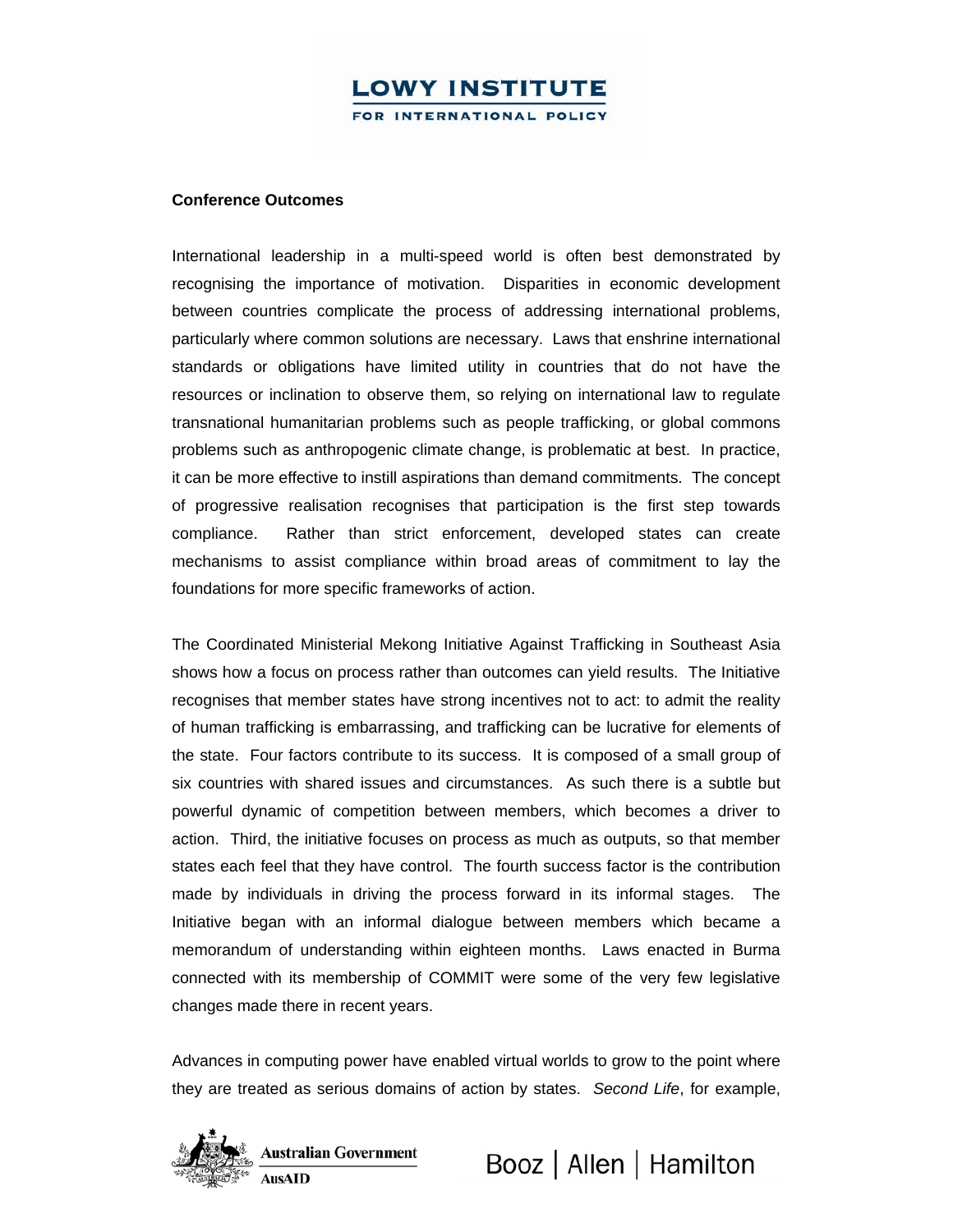## **LOWY INSTITUTE**

FOR INTERNATIONAL POLICY

now has a US\$500 million economy generating similar 'cross-border' regulatory problems that characterise the interface between rich and poor worlds. The United States Congress is looking at how to tax virtual transactions, and law enforcement authorities are addressing cyber-crime including sexual stalking, gambling and money-laundering and virtual slave-labour. South Korea, which has high exposure to virtual worlds because of its high bandwidth internet provision, has legal statutes to regulate virtual worlds. The private sector has recognised an emerging market and increasingly is staking claims within it. Telstra and the ABC both have 'islands' – dedicated virtual spaces – in *Second Life* and Harvard, INCEAD and MIT all teach via their virtual presence there. Parallels in governance between the virtual and physical world are increasing, but there are still fundamental differences, such as the fact that host companies are 'judge, jury and executioner' in virtual worlds. The early stages of community development – the frontier stages – often require strong leadership to make up for the lack of established governance systems, and virtual worlds are no exception.

In the physical world, globalisation has generated an enormous increase in the rate and reach of international crime. To meet this challenge, the Australian Federal Police now find themselves operating permanently in the international environment. Previously, international deployments were limited to occasional small-scale contributions to peace-keeping, but in recent years have been scaled up greatly in number and the commitment of resources. The focus has expanded from narrow peace keeping duties to include building the capacity of local forces in fragile states like East Timor and Solomon Islands. International deployments are now a core part of the AFP's operations, commanding a third of its resources and stimulating an overall rise in budget from \$345 million in 2001 to \$1.3 billion in 2007. A dedicated unit – the International Deployment Group – has been set up outside Canberra to service the growth in operations overseas. The implications have been great for the internal structure of the AFP. Whereas previously it was organised along regional lines, the extra concentration of resources in Canberra has led to strengthened management along functional lines, which has increased cooperation across the country.

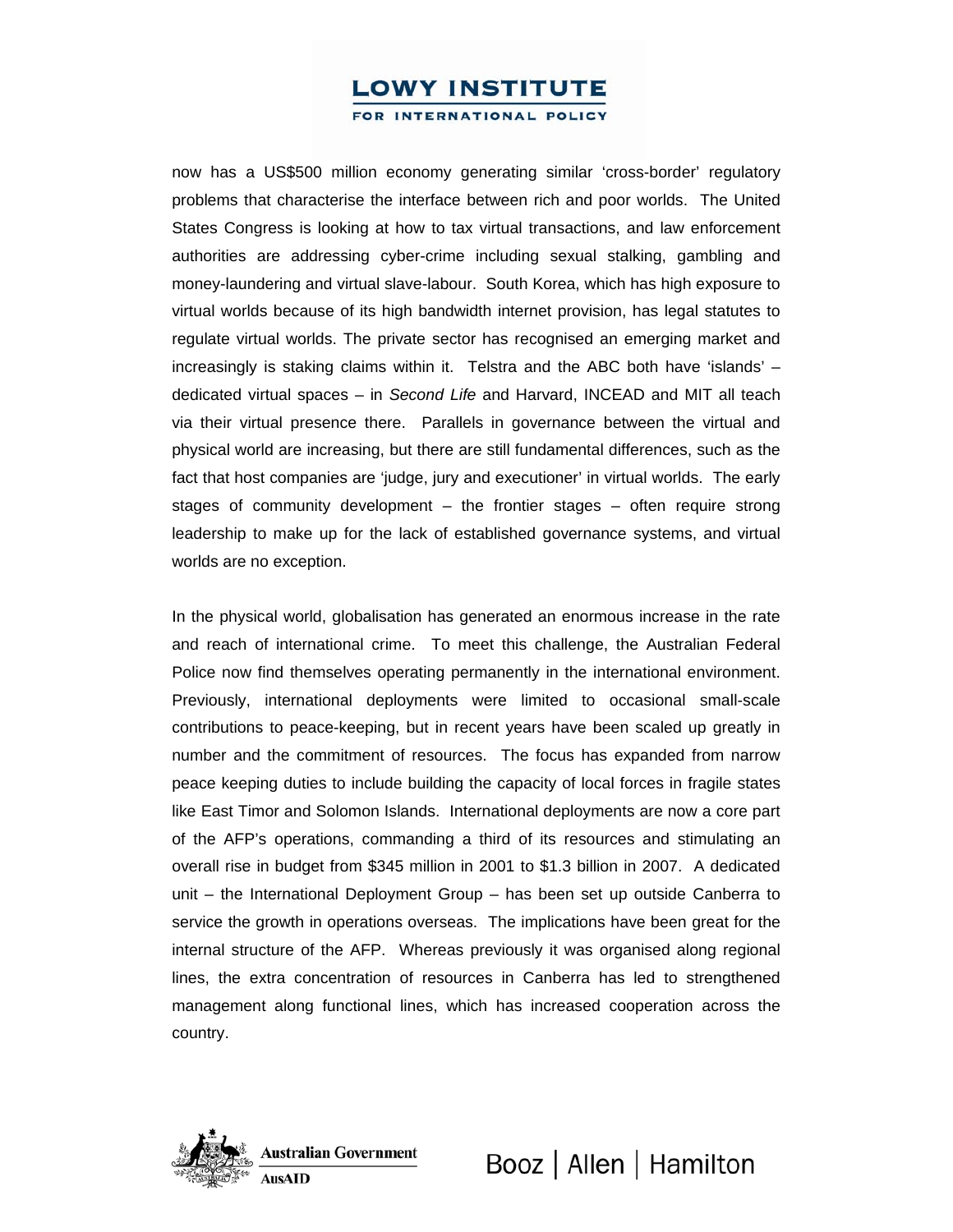# **LOWY INSTITUTE**

FOR INTERNATIONAL POLICY

The increased international presence of the AFP has also stimulated greater personal contact and understanding between organisational leaders in Australia and regional countries. Cooperation between police forces internationally has generated closer ties at national level, particularly with Indonesia, and has helped Australia's recent closer involvement with the various organisations of the Association of South East Asian Nations. International engagement has generated greater domestic social communication as well, particularly with regard to the Muslim community in Australia.

To promote good management, the AFP tries to focus on individual employees rather than the organisation, to understand their motivations, to instill a sense of their importance in how the organisation is viewed publicly, and to maintain dynamism and interest at senior levels. It begs the question: can individuals be more important than the institutions they inhabit? Individual leadership is often about inspiring other leaders rather than accruing followers, and about placing issues on the public agenda rather than dealing with them institutionally once they are popular. In the case of HIV, a successful strategy could be to concentrate on how demographic differences constitute barriers to the flow of information on HIV and therefore contribute to cross-infections. This approach is predicated on treating HIV as a community-wide problem rather than one that pertains just to populations overseas or to enclaves within Australia. It takes personal leadership to place the issue publicly before it can be addressed institutionally.

Something similar can be said about leadership in facing the threats posed by climate change. While the science of climate change has been clear for some time, it is also complex and disaggregated. These characteristics prevented widespread public acceptance of the gravity of climate change until, over the last couple of years, there has been a rush of concern among the population, the business community and finally the government. The relatively sudden change in the public importance of climate issues demonstrates the sometimes elastic nature of leadership in public policy. It is as though a notional elastic band encircles the different actors in the debate, preventing any from falling too far behind or from pushing too far ahead without dragging the rest of the group with them.



**Australian Government AusAID** 

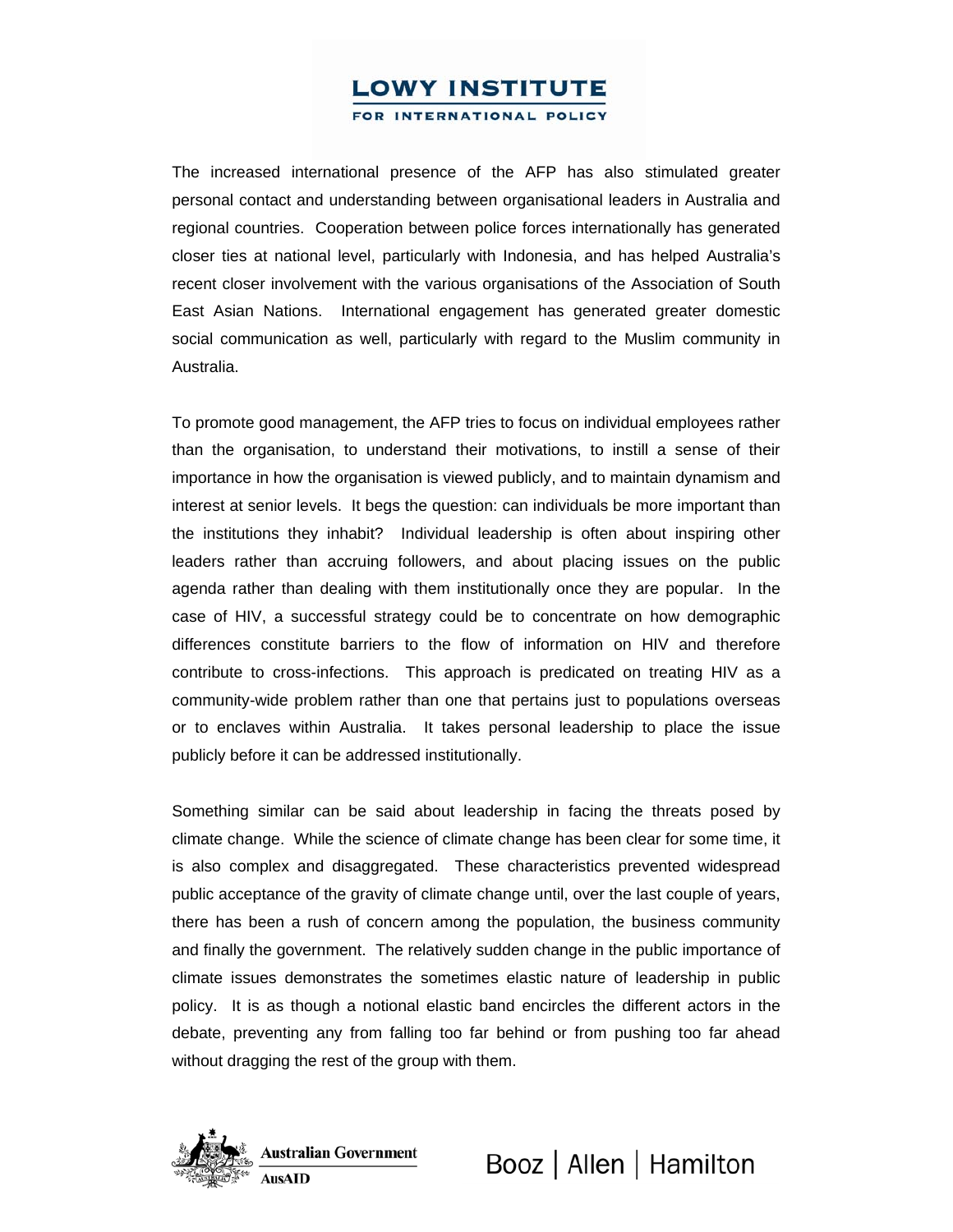Two problems deplete the power with which mitigation advocates can stretch forward the elastic band of public opinion on climate change. A generous time lag exists between action taken now and its effect, with implications for intergenerational equity as people living now make economic sacrifices for those who are not yet born, in the hope that the world we leave behind us is not turned to mayhem by our profligacy. And if intergenerational burden-sharing is important, so is balance in the international distribution of mitigation activity. Climate change is a global problem requiring a global solution – but it is not enough to say that because others display inanition on climate change we are excused from acting ourselves. Indeed, the global commons will only be protected from tragedy through displays of leadership by nations with the means to pursue it.

How, then, is action stimulated at the national level? Governments cannot be relied upon always to lead the way on issues of importance, and in the information-rich contemporary world there is more and more scope for policy activism by social groups. Institutional conservatism tends to repress creativity and leads to a moribund and sclerotic social fabric. Sub-political interconnections have been deteriorating with an increased focus on the individual – the 'bowling alone' phenomenon. Social movements can be useful in addressing this because of their inherently self-selecting nature. They cannot be manufactured, because unless an issue genuinely resonates with people it will not be actively supported. But social leaders can facilitate the organisation and progress of a social movement with commensurate impacts on government policy.

Climate change is an issue to which governments have been forced to attend rather than leading the way, but on other issues government leadership has been damaging rather than constructive. Australia's Muslim community has suffered from the security decisions made by government in recent years, which have tended to alienate the underemployed and militate against social cohesion. The risk factors for Islamic radicalisation include empathy with injustices occurring elsewhere as well as a personal sense of exclusion. Australia's diplomatic support of Saudi Arabia, the seat of radical Wahabist Islam, prevents it from tackling head on the actions of the all-important 'middle-men' of radicalisation, those that turn a youthful disaffection into

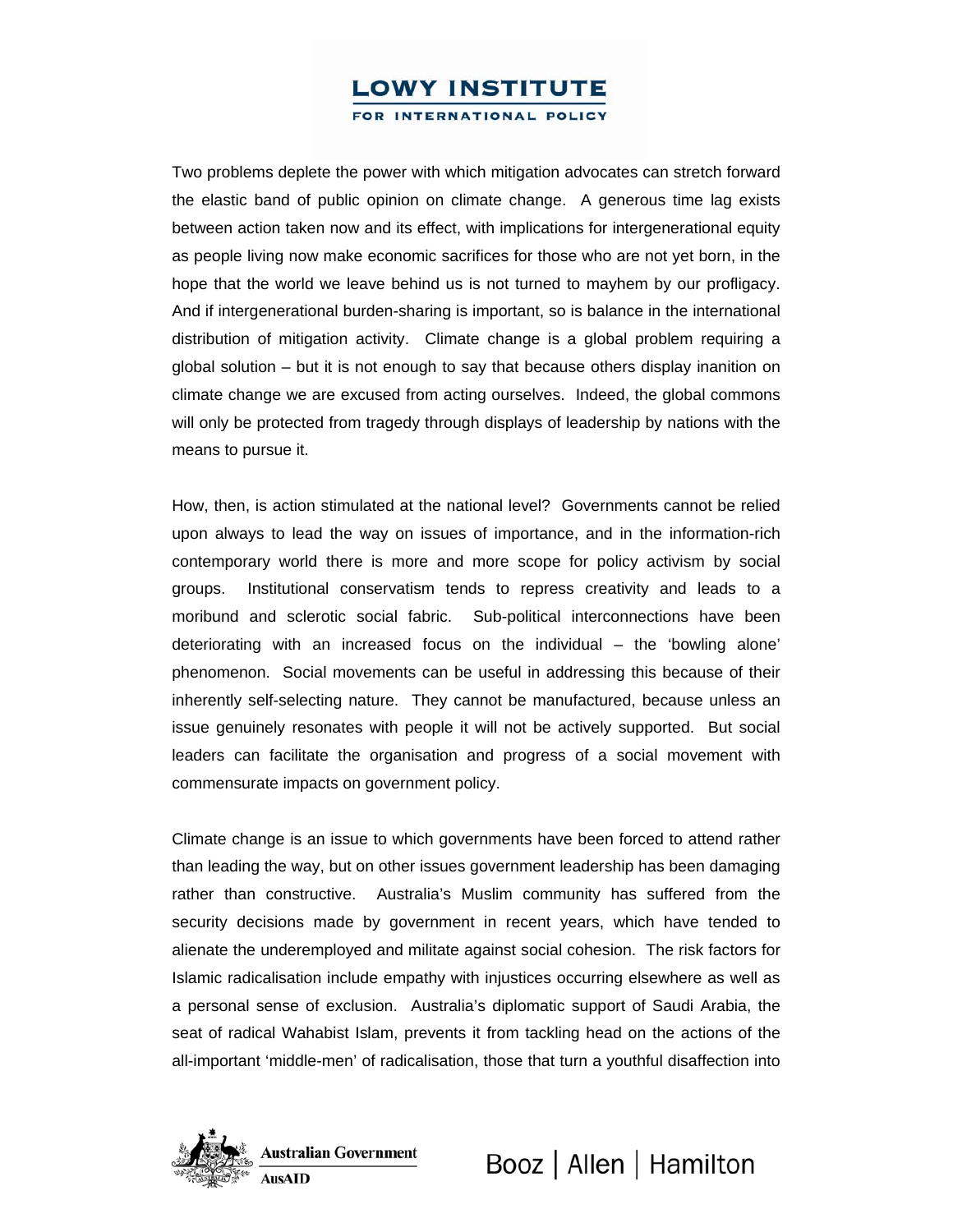dangerous extremism. But in partnership with government, targeted programs like the Building Identity and Resisting Radicalisation can mitigate some of these effects.

Relationships between countries are primarily governed at state level. International institutions are useful for creating habits of dialogue, and responsible states should seek to operate within them whenever possible. But legitimacy of action does not require strict adherence to institutional rules – when the pursuit of policy ends require it or when institutions are unable to resolve problems, states should be prepared to act outside them. The quality of governance in international institutions is measured by the evident degree of accountability and responsibility, the efficiency of processes and the effectiveness of outcomes. The world's most powerful non-state rule-making body, the United Nations Security Council, is increasingly unrepresentative and its decision-making process is opaque, but reform is unlikely because of incumbent interests. Treaty-based regimes replace states as international arbiters only to the extent that states agree to cede their sovereignty.

Non-government organisations are less accountable to states than international institutions. Their constituencies are not always clearly defined, but they can influence policy and real outcomes in dramatic ways. It is therefore vital that NGOs are open about who they answer to, and transparent in their decision-making processes. Political goals should be limited to governments and politicians, and avoided by aid or humanitarian organisations. Ultimately, NGOs must be prepared to sacrifice everything to stay true to their charter. To that end, pragmatism is often necessary, for example when social and economic stability is more important for human welfare than the sum of human rights.

System failure in global governance is increasingly apparent in the wake of genocides committed in Rwanda, Kosovo, and Sudan. Inaction on climate change is another example. The Kyoto Agreement has done little to abate emissions despite its good intentions, because it is laced with perverse incentives. As developing countries are not required by the Kyoto Protocol to act on climate change, highemissions industries are migrating from the developed world, while deforestation has increased to make way for palm oil plantations which feed the clean fuels market.



**Australian Government AusAID** 

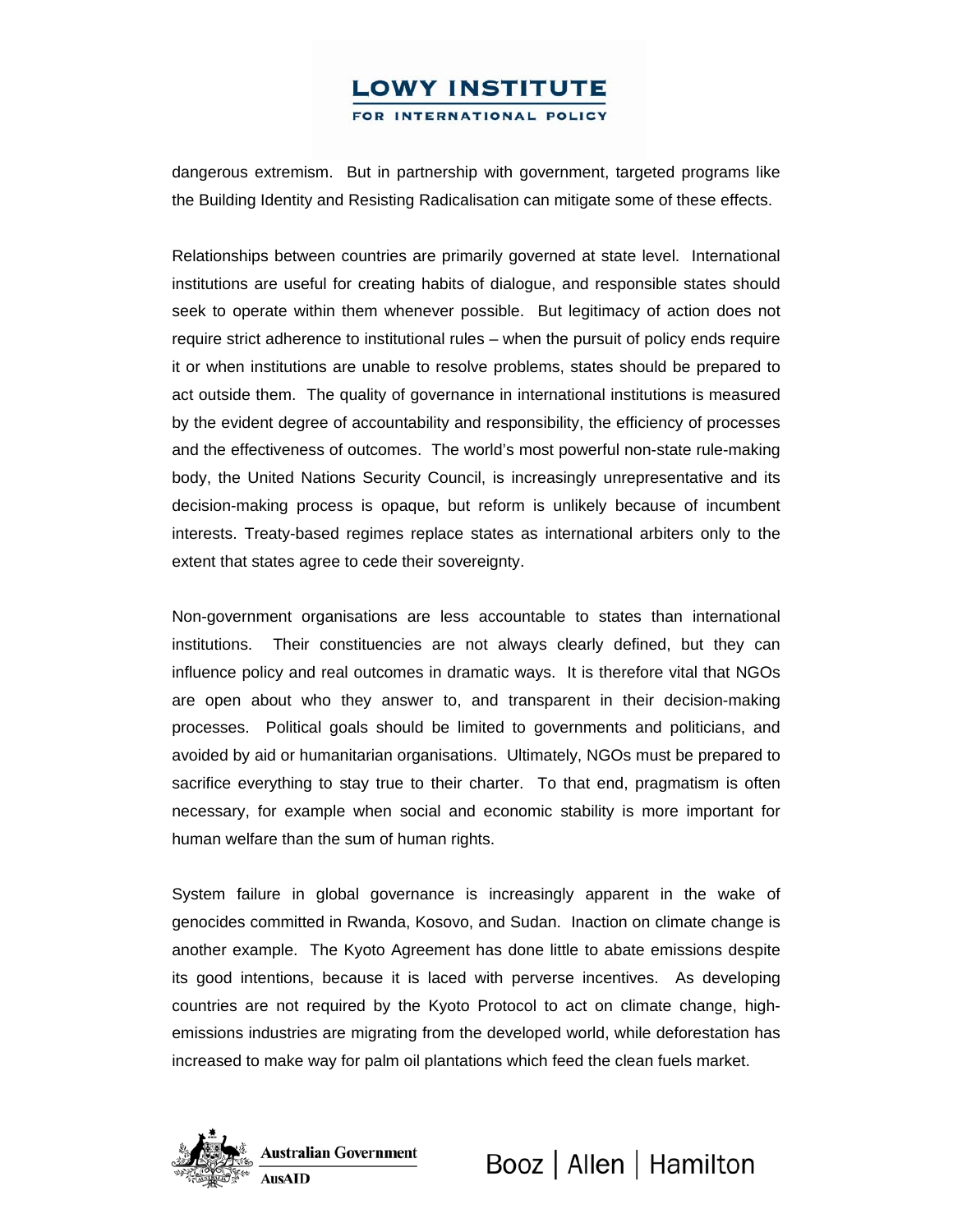#### **Conference Participants**

| <b>Nick Abrahams</b>     | Deacons                                                   |
|--------------------------|-----------------------------------------------------------|
| Marcus Agnew             | University of New South Wales                             |
| James Allworth           | <b>Booz Allen Hamilton</b>                                |
| Hannah Birdsey           | Australian Agency for International Development           |
| Duncan Blake             | Department of Defence                                     |
| Kylie Blurton            | Booz Allen Hamilton                                       |
| Liz Cameron-Smith        | Department of Immigration and Citizenship                 |
| Sean Carey               | <b>Export Finance and Insurance Corporation</b>           |
| Bridget Centenera        | <b>Opportunity Australia</b>                              |
| Courtney Christie        | <b>Australian Federal Police</b>                          |
| James Clinch             | <b>Melbourne University</b>                               |
| Edward Cohen             | Lowy Institute for International Policy                   |
| Mark Connelly            | Centre for Policy Development                             |
| Ivan Cook                | Lowy Institute for International Policy                   |
| <b>Tom Dawkins</b>       | Vibewire                                                  |
| Helen Donovan            | The Law Council of Australia                              |
| Leanne Edwards           | <b>Business Council of Australia</b>                      |
| Amanda Elliot            | University of Sydney                                      |
| <b>Charlotte Epstein</b> | University of Sydney                                      |
| Helen Forte              | Department of Premier & Cabinet, Western Australia        |
| Daniel Frank             | Lowy Institute for International Policy                   |
| James Fridley            | <b>ACCESS NSW</b>                                         |
| Vafa Ghazavi             | The Sydney Globalist                                      |
| Rowan Gillies            |                                                           |
| Andrew Goodwin           | Department of Defence                                     |
| Sue Graham               | Department of Defence                                     |
| Ryan Gunasekera          | <b>Terra Firma</b>                                        |
| Will Hilton-Thorp        | Australian Agency for International Development           |
| Greg Hunt                | <b>Parliament of Australia</b>                            |
| Megan Jones              | Department of Foreign Affairs and Trade                   |
| Mustapha Kara-Ali        | Building Identity and Resisting Radicalisation Initiative |
| Despina Karlsson         | Textile, Clothing and Footwear Union                      |
| Paul Keogh               | Australian Agency for International Development           |
| <b>Isabelle Kremer</b>   | Lowy Institute for International Policy                   |
| Avryl Lattin             | Department of Foreign Affairs and Trade                   |
|                          |                                                           |



Australian Government **AusAID**